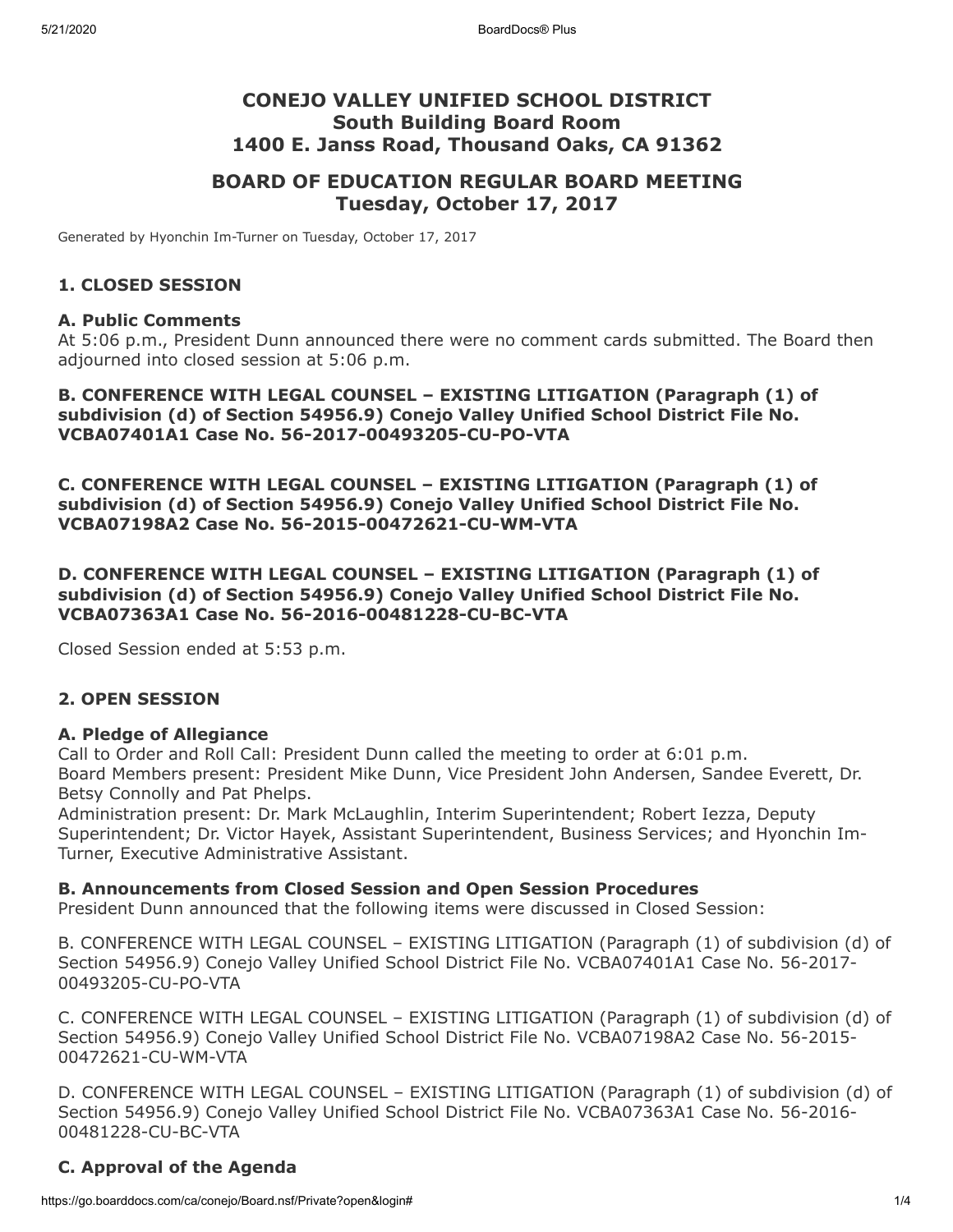5/21/2020 BoardDocs® Plus

Mrs. Phelps made the motion to approve the Agenda, seconded by Dr. Connolly. President Dunn asked if there was any discussion, which there was none. Motion carried 5-0.

# **D. Budget Structure Presentation - Dr. Victor Hayek**

Dr. Hayek presented on Funds Outside of the General Fund including 2016-2017 unaudited expenses for: Adult Education, Child Nutrition Services, Private Purpose Trust, Surplus Property, Measure I, Technology, Building Fund, Child Care, Neighborhood for Learning (NfL) and related programs, Developer Fees, Deferred Maintenance, TOPASS, TOPASS Foundation, Health and Welfare, Worker Compensation Insurance, Direct and Indirect Costs and General Fund supported programs. Board members asked questions throughout the presentation to which Dr. Hayek responded.

# **E. Comments - Public**

President Dunn announced there were 8 comment cards submitted:

- 1. Nelson Buss spoke about the recent attempted abduction near WHS and asked the Board to pay attention to the issue of keeping students safe.
- 2. Vadim Manzhos yielded his time to Cathy Carlson.
- 3. Cathy Carlson spoke about the crisis in California with pensions and the NfL program.
- 4. Dr. Amy Chen cited sources supporting the participation of parents in their children's' education.
- 5. Mike Smith spoke about the difference between wisdom and knowledge and words being of utmost importance.
- 6. Deborah Baber spoke about transparency and meeting the needs of students and the community.
- 7. Joan Lopez spoke in support of parental notification and the opt-out process.
- 8. Shirley Lang spoke about different values in support of giving parents choices.
- 9. Gloria Massey Chinea spoke about her family's experience and asked the Board to consider families with English as a second language.
- 10. Carolyn Guillot spoke about her family's experience in support of eliminating sexually explicit books from the District's core literature list.

# **F. Comments - Board of Education**

Mrs. Phelps commented on attending the DAC meeting and the Chief of Police speaking, State of the Schools breakfast, visiting Acacia for their math program and professional development. Mrs. Everett also commented on the Chief speaking at the DAC meeting, the State of the Schools event and praised Dr. McLaughlin on his presentation. She went on to speak about visiting the Breakthrough program, TOHS's homecoming game, and completing the Local Control and Accountability Plan survey. Dr. Connolly spoke about attending the Sounds of Conejo at TOHS, State of the Schools breakfast and thanked CSF. She then spoke about attending Acacia's math program and professional development, and commented on the Board's consideration to create a policy for parents and her receiving emails from parents with concerns on possibly having books removed from the District's core literature list. Vice President Andersen spoke about the State of the Schools event, attending a cross country meet at NPHS, special programs and opportunities, and asked about what the District is doing to highlight the District's special programs,. He then commented on the budget clarity in comparison to years past.

# **G. Comments - Superintendent**

Dr. McLaughlin thanked teachers and students for participating in the State of the Schools event and also gave thanks to Cindy Goldberg and Hyonchin Im-Turner.

# **3. ACTION ITEMS – GENERAL – HUMAN RESOURCES**

# **A. Approval of Amendment of Board Policy 4030 - Nondiscrimination in Employment**

Mrs. Phelps made the motion to approve, seconded by Dr. Connolly. President Dunn asked if there was any discussion, which there was none. Motion carried 5-0.

# **B. Approval of the California Lutheran University Practicum Training Affiliation Agreement**

Dr. Connolly made the motion to approve, seconded by Vice President Andersen. President Dunn asked if there was any discussion. Mrs. Phelps thanked CLU for their facility for the District's event. Motion carried 5-0.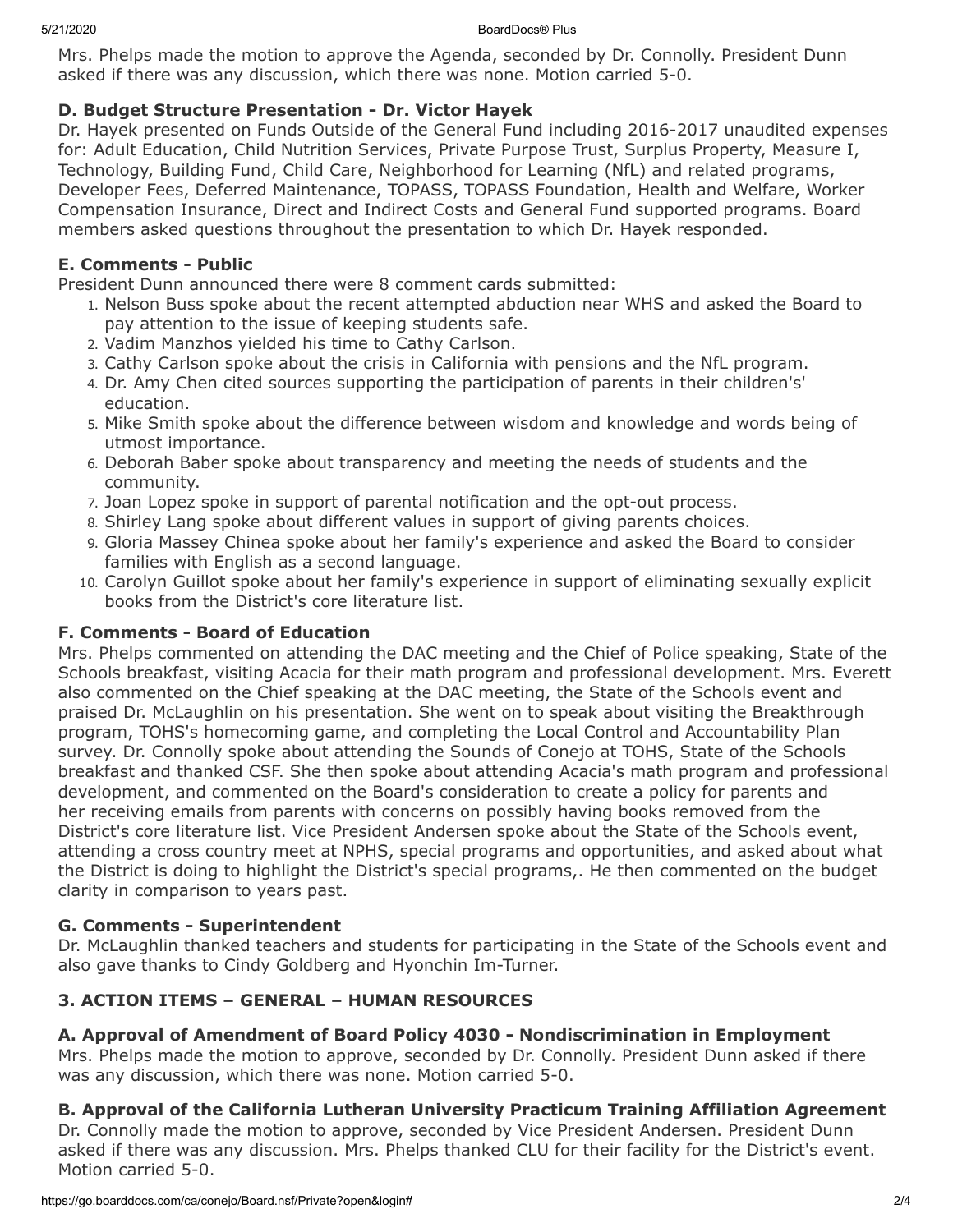# **4. ACTION ITEMS – GENERAL – INSTRUCTIONAL SERVICES**

# **A. PUBLIC HEARING: Resolution 17/18-01 - Pupil Textbook and Instructional Materials**

At 7:33 p.m. President Dunn opened the public hearing and announced there was one comment card submitted:

1. Cathy Carlson spoke about funding for textbooks and asked the Board to further explain the process to the community.

President Dunn asked if there was any discussion, which there was none. He then closed the public hearing at 7:36 p.m.

#### **B. Resolution 17/18-01 - Public Textbook and Instructional Materials**

Vice President Andersen made the motion to approve, seconded by Mrs. Phelps. President Dunn asked if there was any discussion, which there was none. Motion carried 5-0.

#### **C. Approval of Proposed Rate Increase for CVUSD Outdoor Education Program**

Dr. Connolly made the motion to approve, seconded by Mrs. Phelps. President Dunn asked if there was any discussion, which there was none. Motion carried 5-0.

#### **D. Approval of Career Technical Education Advisory Committee**

Mrs. Everett made the motion to postpone the vote to approve, seconded by Vice President Andersen. President Dunn asked if there was any discussion. The Board went on to discuss with each other and administration the concerns and request to add another parent representative that some of the trustees had. Mrs. Everett withdrew motion to postpone, seconded by Vice President Andersen. Mrs. Everett made the motion to approve, seconded by Dr. Connolly. Motion carried 5-0.

#### **E. Approval of Amendments to Administrative Regulation 5144.1 - Suspension and Expulsion/Due Process**

Vice President Andersen made the motion to approve, seconded by Dr. Connolly. President Dunn asked if there was any discussion, which there was none. Motion carried 5-0.

# **5. ACTION ITEMS – GENERAL – BUSINESS SERVICES**

No Items.

# **6. ACTION ITEMS - GENERAL - BOARD OF EDUCATION**

# **A. Approval of Changes to Scheduled Regular Board Meeting Dates**

Dr. Connolly made the motion to approve, seconded by Mrs. Phelps. President Dunn asked if there was any discussion. Mrs. Phelps absent on November 17. Motion carried 5-0.

# **7. ACTION ITEMS – CONSENT**

- **A. Approval of Minutes October 3, 2017**
- **B. Personnel Assignment Orders**
- **C. Contract for Nonpublic School Placement For a Student With a Disability #11-17/18**
- **D. Overnight Trip Request LCR Odyssey of the Mind**
- **E. Overnight Trip Request WHS Baseball**
- **F. Parent Support/Booster Organization Reauthorization TOHS Softball**

**G. Approval of Agreement Between Microsoft Corporation and the Conejo Valley Unified School District for Volume Licensing**

- **H. Approval of Quarterly Report on Williams Uniform Complaints**
- **I. MEASURE I: Approval of Notice of Completion Tenant Improvement Reconfiguration – Conejo Valley High School – Thomas Schwab Corporation**
- **J. Acceptance of Donations/Gifts to the Conejo Valley Unified School District**
- **K. Approval of Purchase Order Report #929**

**L. Approval of Transfer of Funds Summary Between September 1st - September 30th, 2017**

- **M. Approval of Warrants July 1st September 30th, 2017**
- **N. Approval of Purchase Order Report (PO's exceeding \$5,000)**